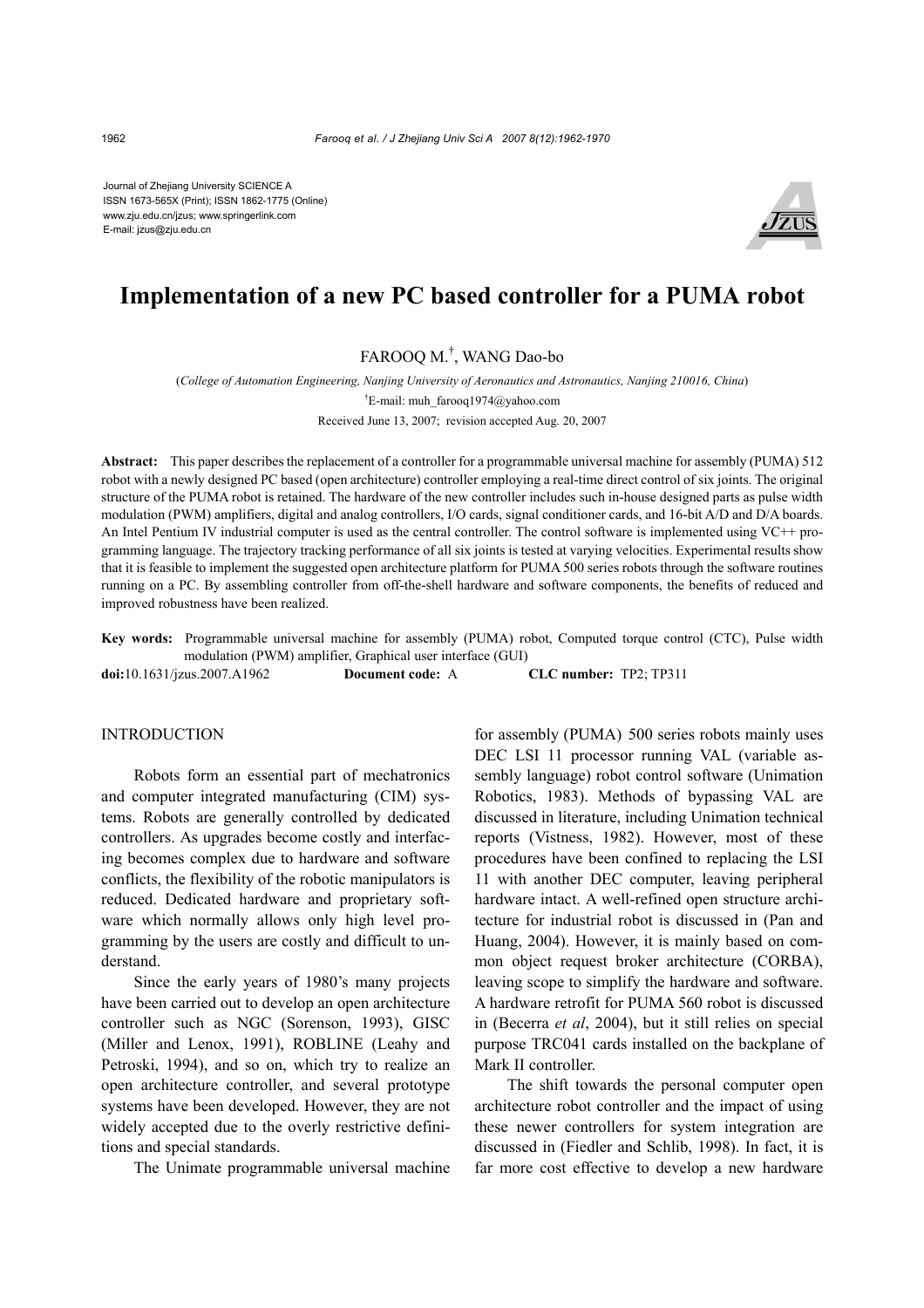using less specific interfaces. An improved PC-based design for PUMA robot is presented in (Katupitiya *et al*., 1997), but this hardware configuration purely depends on in-house built designs. In our paper, a flexible, modular hardware is developed for the PUMA robot, incorporating a PC, in-house as well as specialized hardware. Some technical problems in the previous design for velocity test profile of joints 1, 2 and 4 have also been addressed. The joints position tracking error at high velocities is also minimized in our design.

### ORIGINAL UNIMATE PUMA 500

The Unimation Mark II is an industrial robot controller as shown in Fig.1.



**Fig.1 Unimate PUMA 512 block diagram** 

It consists of ten components (Corke, 1993):

(1) DEC LS11 computer with ADAC parallel interface board, DLV11-J serial interface board, CMOS board and EPROM board;

(2) Servo interface board;

- (3) Six digital servo boards;
- (4) Two power amplifiers assemblies;
- (5) Power amplifier control board;
- (6) Clock/terminator board;
- (7) Input/output interface board;

(8) Two power supplies;

(9) High power function board;

(10) Arm cable board.

Description of the important components is given below.

1. DEC LSI-11/2 computer

The DEC LSI-11/2 computer is based on a 16-bit processor with up to 32 k words of memory. This 1970's era processor is used to compute the setpoints, which make up the desired robot joint trajectory. This processor communicates via the DLVII-J serial interface card to a floppy disk drive, a teach pendant, and a serial terminal. The setpoint can be updated by the LSI-11/2 based software at one of several user selectable periods. The default update period is 28 ms.

2. Digital servo boards

There are six digital servo boards, one per joint of the robot manipulator. Each servo board consists of a 6503 8-bit 1 MHz microprocessor with 2408 bytes of EPROM and 128 bytes of RAM. Each processor implements the position loop for its joint at about 1 kHz.

3. VAL-II software

VAL-II software for the Mark II controller allows the user to program robot motions. Once a VAL-II command is issued from the terminal, the LSI-11/2 computer computes the joint level trajectory and sends setpoints to the digital servo boards every 28 ms until the motion is complete.

#### **Disadvantages**

There are several disadvantages or limitations of the VAL-II based Mark II controller system. The obsolete LSI-11/2 processor based computer with its limited computational abilities and memory does not permit a sophisticated trajectory generator to be implemented. The 1 kHz sampling frequency is fairly low by modern standards. Entering programs from a serial terminal and storing them to a low capacity floppy drive is cumbersome for software development. The greatest disadvantage may be the fact that this system does not allow the arbitrary sensors be integrated into the trajectory generator. For example, with a VAL-II based system it is not feasible to implement a visual based servo control architecture.

The original system used a large number of operational amplifiers and discrete components for conditioning the shaft encoder signals and amplifying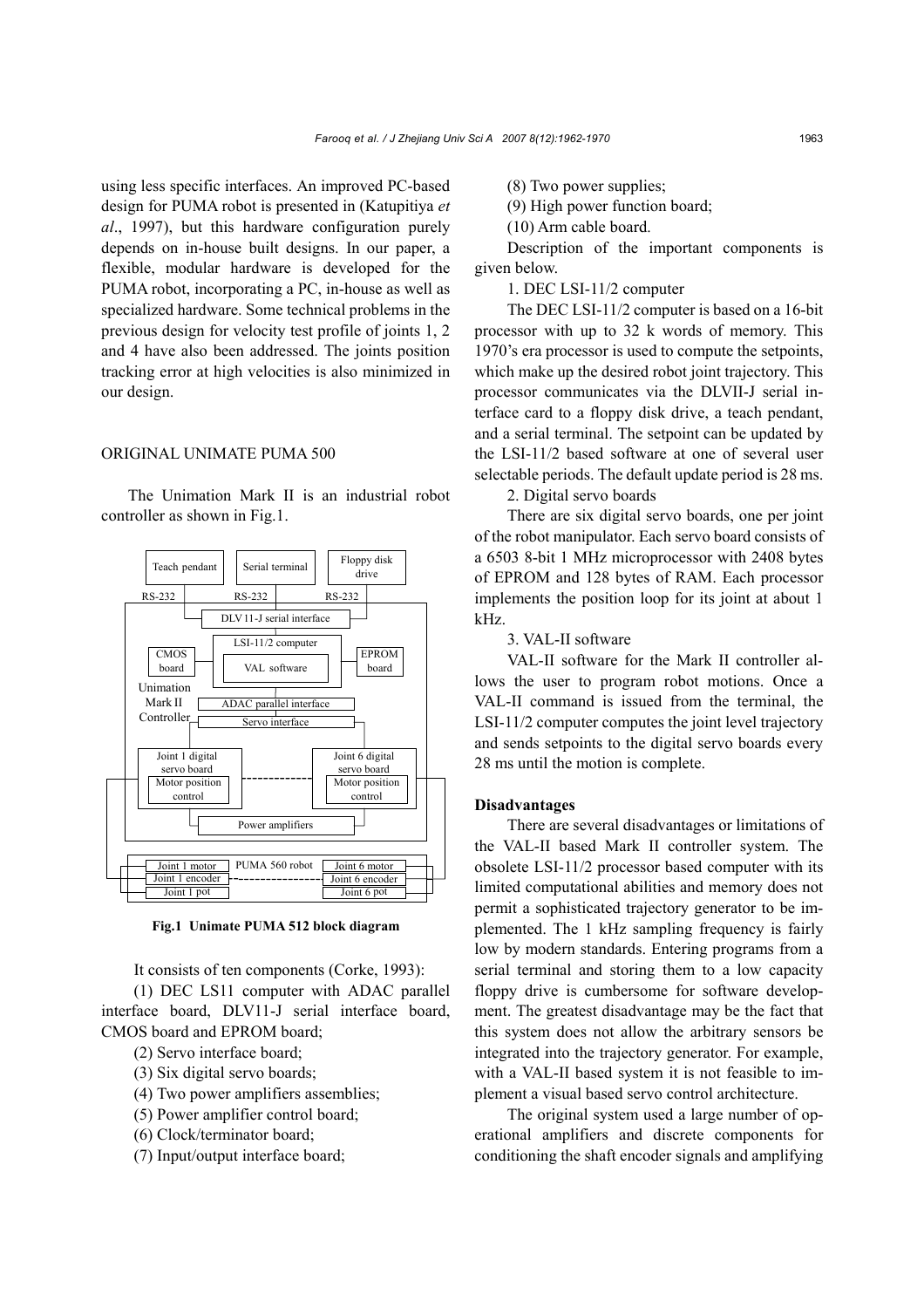the analog control voltages. This leaves considerable room for simplifying and compacting the controller design by substituting with modern components.

### NEW HARDWARE CONFIGURATION

The PUMA 512 robot is described in Fig.2. It is a member of the Unimate PUMA 500 series of robots with six joints. A simple feedback loop for a single robot joint is shown in Fig.3, which shows the position and speed loops.



**Fig.2 PUMA robot 512 joints identification** 



Industrial PC

**Fig.3 Feedback loop of a robot joint** encoders.

Each of PUMA 512 joints is driven by a gear train with a permanent magnet DC servo motor which incorporates a rotary shaft encoder, a tachometer and a potentiometer. The potentiometers and shaft encoders use a common 5 V supply. The maximum and safe angle of joint movement and the specifications of motors, encoders, potentiometers and tachometers are shown in Table 1.

The new system's block diagram is shown in Fig.4. It mainly consists of a PWM (pulse width modulation) amplifier box, a control unit, a power supply box and an industrial computer. The PWM amplifier box contains 6 in-house built amplifiers employing SA01.

The SA01 amplifier is a PWM amplifier that can supply 2 kW to the load. It operates at 40 V DC control supply and  $\pm 15$  V DC servo supply. This kind of amplifier technology provides particular benefit in the high power ranges where operating efficiencies as high as 90% can be achieved to dramatically reduce the heat sinking requirements.

The control box includes an internally designed digital conditioner card for shaft encoder signals and an analog conditioner card for potentiometer and tachometer. The in-house built encoder conditioner card uses ALTERA MAX 7256AETC100-10 CPLD (Chartrand, 2004) as shown in Fig.5. It belongs to MAX 7000A programmable device family. The card has 3 CPLDs, each for one shaft encoder.

Shaft encoders are sometimes supplied with an internal capacitor to drain electrical noise. A capacitor placed between the encoder case and the encoder electronics will couple this noise into the encoder or encoder wiring, where it can interfere with the normal operation. So, the encoders used in our design have no internal capacitor to avoid the interference between PWM motor drive currents and low current shaft

#### **Table 1 Specification of PUMA robot**

| Parameters              | Joint                                 |                 |                  |                                        |                 |                               |  |  |
|-------------------------|---------------------------------------|-----------------|------------------|----------------------------------------|-----------------|-------------------------------|--|--|
|                         |                                       |                 |                  | 4                                      |                 |                               |  |  |
| Maximum operating range | $\pm 150^\circ$                       | $\pm 150^\circ$ | $\pm 150^\circ$  | $\pm 150^\circ$                        | $\pm 180^\circ$ | $\pm 360^\circ$               |  |  |
| Safe operating range    | $\pm 90^\circ$                        | $\pm 90^\circ$  | $\pm 60^{\circ}$ | $\pm 90^\circ$                         | $\pm 90^\circ$  | $\pm 180^\circ$               |  |  |
| Servo motor             | 90SZ53, 3000 rpm. 150 W, 110 V, 1.8 A |                 |                  | 55SZ53, 3000 rpm,<br>29 W, 48 V, 1.1 A |                 | 250 rpm, 15 W,<br>24 V, 0.6 A |  |  |

For all the 6 joints: Rotary encoder: DC +5 V, 600 P/R; Tachometer: CYH7-1.7 V/1000 rpm; Potentiometer: WHJ  $9k \pm 0.1\%$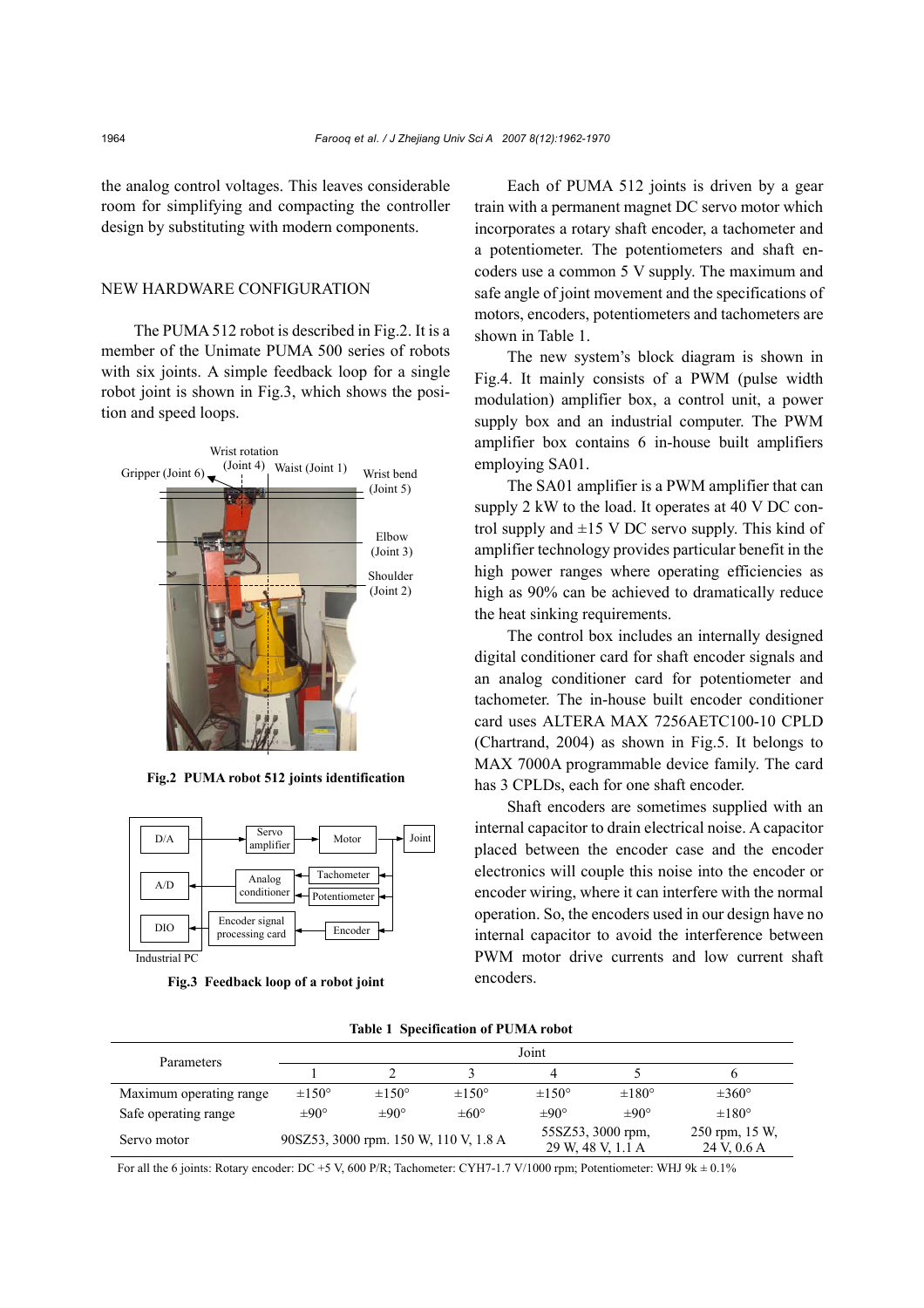The robotic arm needs two digital conditioner cards. The CPLDs are programmed using VHDL language. The signals  $A^+$ ,  $A^-$ ,  $B^+$ ,  $B^-$ ,  $Z^+$  and  $Z^-$ , VCC and DGND are the eight signals from rotary shaft encoder which are interfaced to the CPLD via a differential line receiver MC3486. The 24 signals (D0\_waist to D23\_waist) go to 6-channel 722 DIO card. The other 5 joints' shaft encoders are connected to digital conditioner card in the same way.

A significant advantage of CPLDs is that they provide simple design through reprogramming. Unlike the commercially available encoder conditioner cards, the newly developed CPLD card is reconfigurable.

The power supply unit incorporates power supplies for PWM amplifier units, signal conditioner cards and an excitation 110 V power supply for 6 servo motors.



**Fig.4 Schematic diagram of the new robot hardware** 

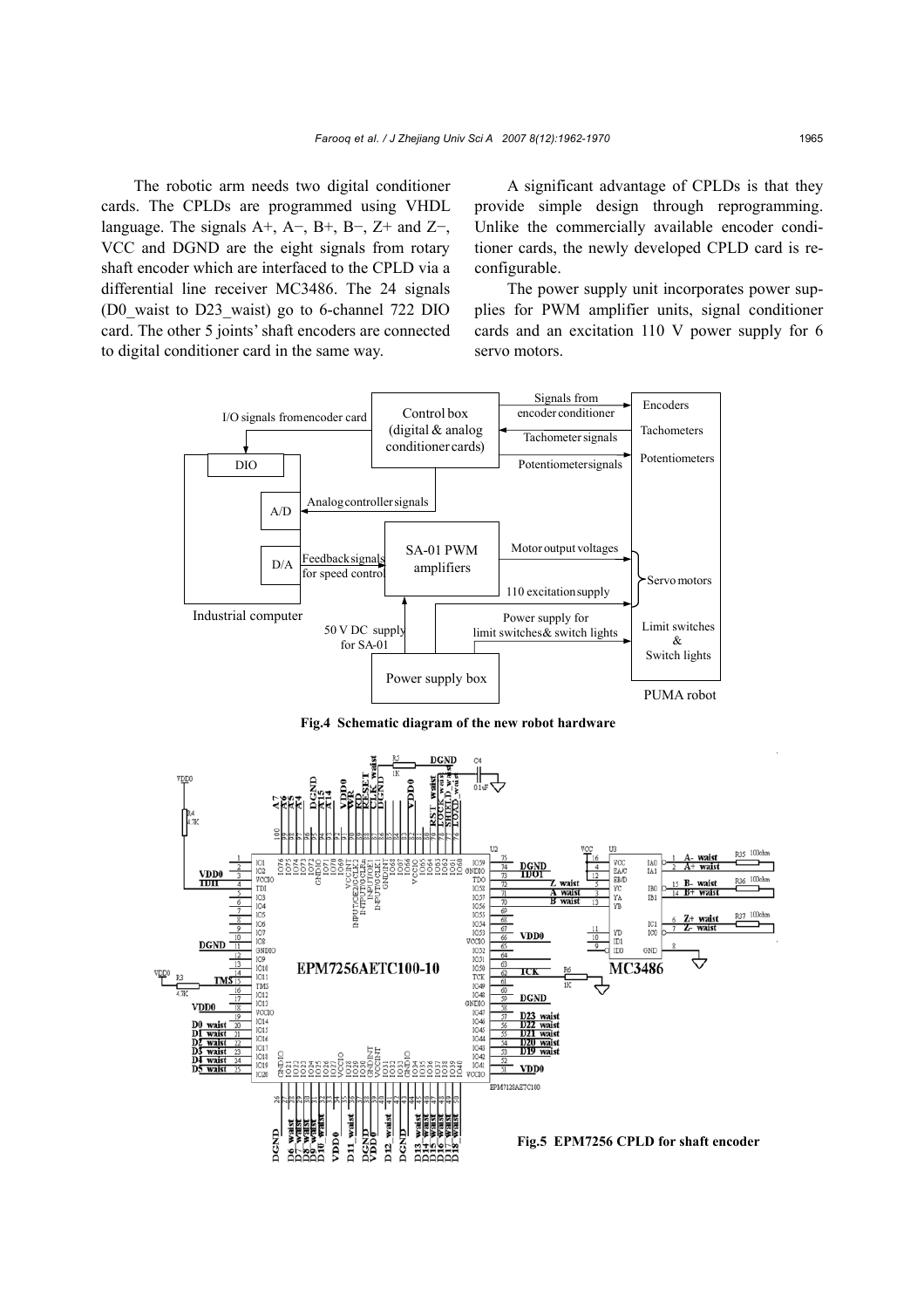A Pentium IV industrial computer is used as a central controller. It has one 6-channel 722 DIO card, 16-bit 816 A/D and 6126 D/A cards.

The analog signals from tachometers and potentiometers are fed into a 6-channel analog conditioner card, which was designed in Simulation & Machine Control lab (S & MC). After conditioning, the signals are fed to an industrial PC (A/D card). The analog feedback signals from D/A are provided to PWM amplifiers for each joint to complete the speed loop.

### **Advantages for new PC-based PUMA robot**

A new PC-based PUMA robot manipulator control system has three advantages: simplicity, flexibility and low cost. The hardware and software complexity of the Unimate Mark II robot controller is extensively reduced as discussed in Section 3. Flexibility refers to the ability to implement arbitrary control strategies which can easily integrate sensor information into low-level control. Flexibility also refers to the ability to easily use wide variety of sensors in the trajectory generator. The suggested PC-based platform has the ability to easily integrate such sensors as sonars, ranging lasers, cameras, etc. that would allow the user to implement complex control strategies (e.g. vision based control). With the current digital servo boards in the Mark II, none of these advanced modes are feasible.

Another potential advantage of the suggested platform is its cost effectiveness. Due to economies of scale and increased CPU power, personal computers have become viable and cost effective alternatives to workstations in engineering applications. An Intel processor easily outperforms a Spark IPX while costs less than a thousand dollars. To further elaborate, a short quotation of our suggested controller is given in the Appendix.

### DESCRIPTION OF CONTROL SCHEME

In this work, the reference torque for each joint of the arm is calculated using computed torque control (CTC) (Lewis *et al.*, 2004). This technique is used to remove the non-linearities of the PUMA by employing feedback linearization. The arm dynamics are given by

$$
M(q)\ddot{q} + N(q,\dot{q}) + \tau_d = \tau, \qquad (1)
$$

where  $q(t) \in \mathbb{R}^6$  is a vector of joint variables,  $\tau(t) \in \mathbb{R}^6$  is the control torque,  $\tau_d(t) \in \mathbb{R}^6$  is a disturbance,  $M(q)$  is the inertia matrix,  $N(q, \dot{q})$  represents nonlinear terms including coriolis/centripetal effects, friction and gravity.

Suppose that a reference trajectory  $q_d(t)$  has been chosen for the arm motion. The tracking error is defined as

$$
e(t) = q_{d}(t) - q(t). \tag{2}
$$

If the tracking error is differentiated twice, then

$$
\ddot{e} = \ddot{q}_d + M^{-1} (N + \tau_d - \tau). \tag{3}
$$

The feedback input linearizing function may be defined as

$$
\boldsymbol{u} = \ddot{\boldsymbol{q}}_{d} + \boldsymbol{M}^{-1} \left( \boldsymbol{N} - \boldsymbol{\tau} \right), \tag{4}
$$

and the disturbance function as

$$
w = M^{-1} \tau_{d}.
$$
 (5)

Then the tracking error dynamics can be expressed as

$$
\frac{\mathrm{d}}{\mathrm{d}t}\begin{bmatrix} e \\ \dot{e} \end{bmatrix} = \begin{bmatrix} 0 & I_{6\times6} \\ 0 & 0 \end{bmatrix} \begin{bmatrix} e \\ \dot{e} \end{bmatrix} + \begin{bmatrix} 0 \\ I_{6\times6} \end{bmatrix} u + \begin{bmatrix} 0 \\ I_{6\times6} \end{bmatrix} w.
$$
 (6)

Hence, as a result of using the feedback linearization transformation Eq.(4), the tracking error dynamics are given by a linear state equation with constant coefficients in Eq.(6).

The feedback linearization transformation can be inverted to give

$$
\tau = M(q)(\ddot{q}_d - u) + N(q, \dot{q}). \tag{7}
$$

This is the computed torque control law. An outer loop controller is often used. The role of the outer loop controller is to provide the input *u*. In this paper, PD (proportional-plus-derivative) computed torque controller has been used as an outer controller.

#### **PD outer-loop design**

The outer-loop signal  $u(t)$  is selected as the PD feedback:

$$
\boldsymbol{u} = -\boldsymbol{K}_{\mathrm{D}}\dot{\boldsymbol{e}} - \boldsymbol{K}_{\mathrm{P}}\boldsymbol{e},\tag{8}
$$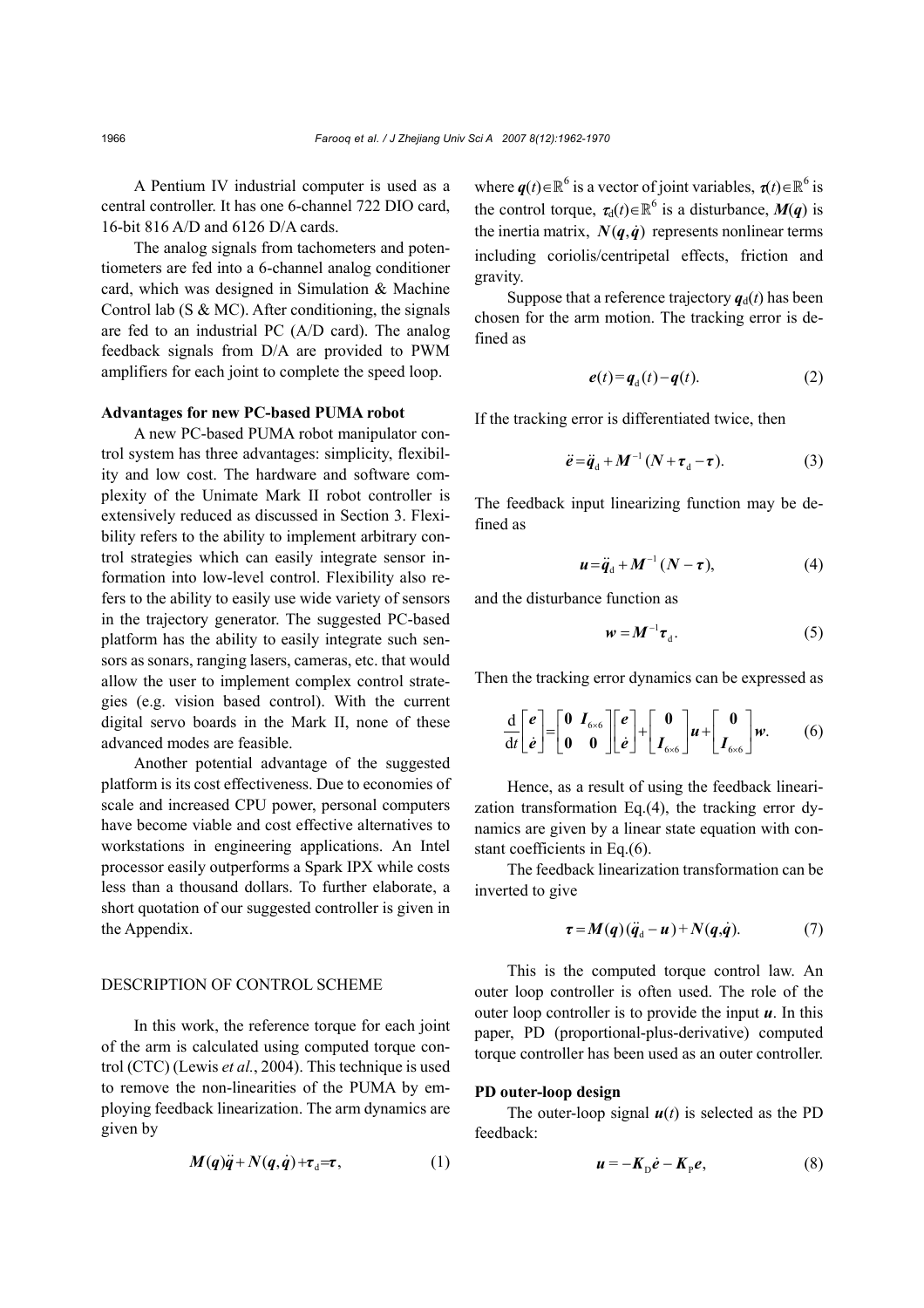where  $K_P$  is proportional gain,  $K_D$  is differential gain.

Thus the overall robot arm input becomes

$$
\tau = M(q)(\ddot{q}_d + K_p \dot{e} + K_p e) + N(q, \dot{q}). \tag{9}
$$

The closed-loop error dynamics are

$$
\ddot{e} + K_{\rm p}\dot{e} + K_{\rm p}e = w, \qquad (10)
$$

or in the state space form

$$
\frac{\mathrm{d}}{\mathrm{d}t} \begin{bmatrix} e \\ \dot{e} \end{bmatrix} = \begin{bmatrix} 0 & I_{6\times 6} \\ -K_{\mathrm{p}} & -K_{\mathrm{D}} \end{bmatrix} \begin{bmatrix} e \\ \dot{e} \end{bmatrix} + \begin{bmatrix} 0 \\ I_{6\times 6} \end{bmatrix} w.
$$
 (11)

The closed loop characteristic polynomial is

$$
\mathcal{A}_{\rm c}(s) = \left| s^2 \boldsymbol{I} + \boldsymbol{K}_{\rm D} s + \boldsymbol{K}_{\rm P} \right|.
$$
 (12)

# **Choice of PD gains**

It is usual to take the  $n \times n$  gain matrices diagonal so that

$$
\boldsymbol{K}_{\mathrm{D}} = \mathrm{diag}\{K_{\mathrm{D}i}\}, \quad \boldsymbol{K}_{\mathrm{P}} = \mathrm{diag}\{K_{\mathrm{P}i}\}.\tag{13}
$$

Then, using Eqs. $(12)$  and  $(13)$ ,

$$
\mathcal{A}_{\rm c}(s) = \prod_{i=1}^{n} \left( s^2 + K_{\rm p_i} s + K_{\rm p_i} \right). \tag{14}
$$

And the error system is asymptotically stable as long as  $K<sub>D</sub>$  and  $K<sub>P</sub>$  are all positive. Therefore as long as the disturbance is bounded, so is the error *e*(*t*).

The standard form for the second-order characteristic polynomial is

$$
p(s) = s^2 + 2\zeta\omega_n s + \omega_n^2, \qquad (15)
$$

with  $\zeta$  being the damping ratio and  $\omega_n$  the natural frequency. Therefore, desired performance in each component of the error  $e(t)$  may be achieved by selecting the PD gains as

$$
K_{\mathbf{D}i} = \omega_{\mathbf{n}}^2, \quad K_{\mathbf{P}i} = 2\zeta\omega_{\mathbf{n}}.\tag{16}
$$

It is undesirable for the robot to exhibit overshoot, since this could cause impact if, for instance, a desired trajectory terminates at the surface of a workpiece. Therefore, the PD gains are selected for critical damping *ζ*=1. In this case, Eq.(16) becomes

$$
K_{Di} = 2\sqrt{K_{Pi}}, \quad K_{Pi} = K_{Di}^2 / 4.
$$
 (17)

The tuning of the CTC controller for PUMA robot using Eq.(17) leads to the gains as shown in Table 2. The CTC technique is known to perform well when the robotic arm parameters are known fairly accurately. Fortunately, the dynamics of PUMA 560 manipulator are well known and have been reported. The inverse dynamics and Denavit-Hartenberg arm parameters employed in this work are those reported in (Maciejowski, 2002; Lewis *et al.*, 2004).

**Table 2 Controller gains for Joints 1~6**

|             | Joint |       |      |      |       |      |  |  |
|-------------|-------|-------|------|------|-------|------|--|--|
|             |       |       |      |      |       |      |  |  |
| $K_{\rm p}$ | 18000 | 10000 | 8900 | 6200 | 10500 | 5500 |  |  |
| $K_{D}$     | 19    | 16    | 16   | 14   | 18    | 16   |  |  |

### SOFTWARE DESIGN FOR CONTROLLER

To implement the control algorithms developed in Section 3, a real-time software was developed using C++/VC++. The GUIs developed for robot are shown partially in Fig.6 and Fig.7.

Fig.6 shows different options for robot control. The "Position-Control" and "Rate-Control" are used to control the 6 joints' position and speed respectively. The "Signal-Generator" is designed mainly for testing the robot position-trajectory performance. The "Data-View" and "Data-Curve" display the joints position and speed data. Fig.7 demonstrates "Position-Control" window only.



**Fig.6 GUI of PC-based PUMA robot**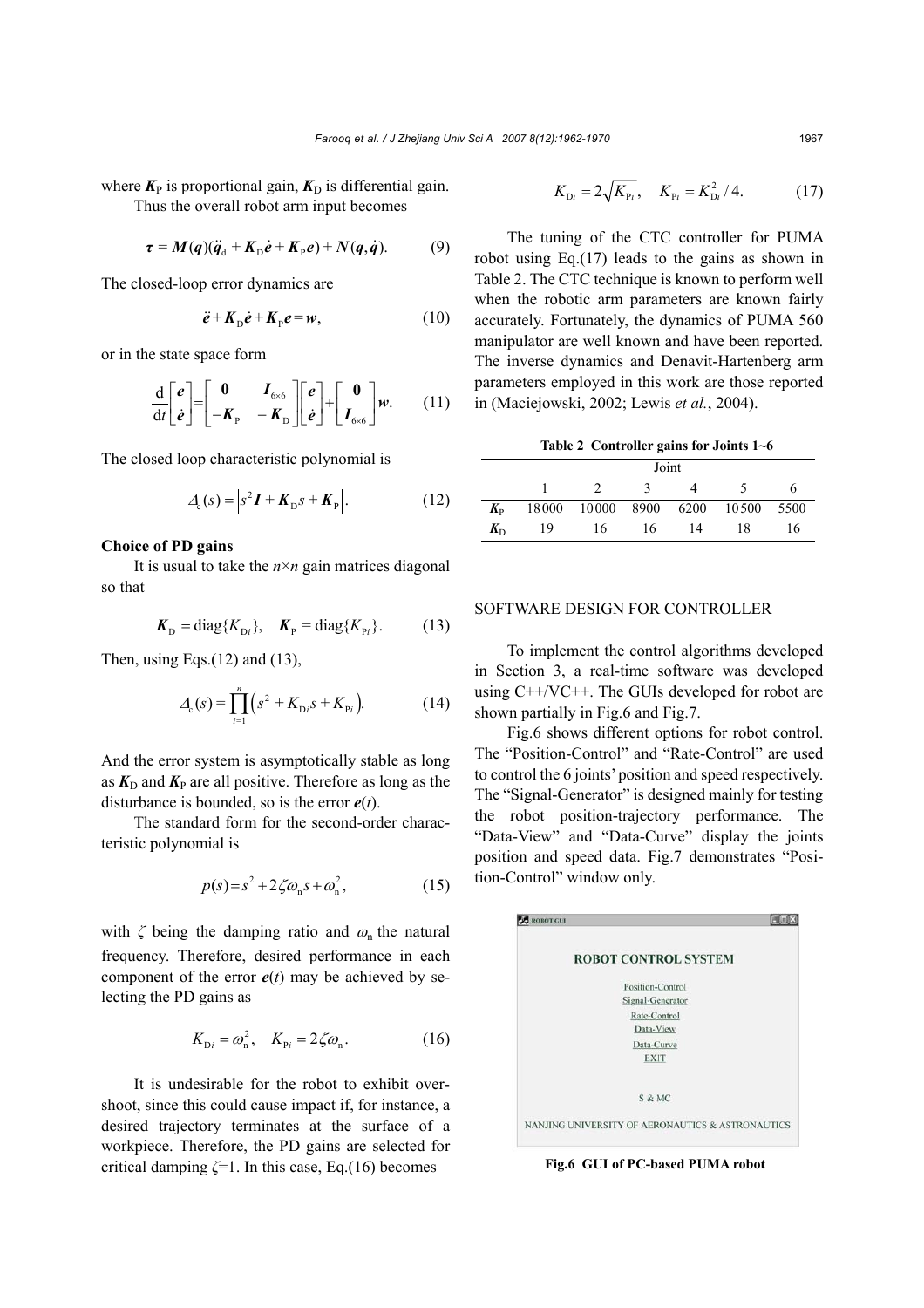| PositionControl                            |                                  |                          |                     |                                       |                             |                                   |                                               |                             |              |                                       | $\Box$ D $\boxtimes$ |
|--------------------------------------------|----------------------------------|--------------------------|---------------------|---------------------------------------|-----------------------------|-----------------------------------|-----------------------------------------------|-----------------------------|--------------|---------------------------------------|----------------------|
| Axis Movement<br><b>WAstart</b><br>WAstart | <b>UPstart</b><br><b>UPstart</b> | <b>FAstan</b><br>FAstart |                     | <b>WRpstart</b><br><b>WRpstart</b>    | <b>WRrstart</b><br>WRrstart | <b>GRstart</b><br><b>GR</b> etart | data-save<br>filename file1.dat               | interval lins v points 5000 | wrist-roll   | power and pos-limit<br>power<br>momal | pos-limit<br>nomal   |
| parameter setting                          |                                  | fore-ann                 |                     |                                       |                             |                                   | record<br>All axes                            | save                        | <b>Waist</b> | wrist-pitch runmal<br>normal          | mormal<br>normal     |
| waist.<br>position 10                      | upper-am<br>$+10$                | $-10$                    | $+ 10$              | wrist-pitch.<br>킑<br>圈                | wrist-roll<br>$-10$         | gripper<br>$\pm$ deg              | All-start                                     | All-stop                    | fore-arm     | upper-arm mormal<br>numal             | normal<br>nomal      |
| speed 10                                   | 국 10                             | $-10$                    | 소 10                | $-10$                                 | $\frac{3}{4}$ 10            | $\frac{1}{\sqrt{2}}$ deg/sec      |                                               |                             | gmpper       | norms                                 | nomal                |
| offset 0                                   | $\frac{1}{2}$ 0                  | $\frac{1}{2}$ 0          | $\pm$ 0             | $\div$ 0                              | 회이                          | ÷<br>deg                          | current command no command                    |                             | findzero     |                                       | exit                 |
|                                            |                                  |                          |                     |                                       |                             | real time data                    |                                               |                             |              |                                       |                      |
|                                            | wrist-roll                       |                          | wrist-pitch         |                                       | waist                       | upper-arm                         | fore-arm                                      |                             | gripper      |                                       |                      |
| setting-pos                                | 0.000                            | 0.000                    |                     | 0.000                                 |                             | 0.000                             | 0.000                                         | 0.000                       |              | $d$ +g                                |                      |
|                                            | feedback-pos 16777,220           |                          | -16777.220          | -16777.220                            |                             | 16777.220                         | -16777.220                                    |                             | -16777.220   | deg                                   |                      |
| feedback-spd 0.000                         |                                  | $-0.000$                 |                     | $-0.000$                              |                             | 0.000                             | $-0.000$                                      | $-0.000$                    |              | deg/sec                               |                      |
|                                            |                                  |                          |                     |                                       |                             |                                   |                                               |                             |              |                                       |                      |
| <b>DmdPos</b>                              | FbPos                            | FbSpd                    | ā                   | ÷<br><b>DmdPos</b><br>$\overline{20}$ | FbPos                       | FbSpd                             | 疆<br>÷                                        | DmdPos<br>20                | FbPos        | FbSpd                                 | ١ű                   |
| 10                                         |                                  |                          | 5                   | 10                                    |                             |                                   | 5                                             | 10                          |              |                                       | $\overline{5}$       |
| 0.0                                        |                                  |                          | 0.0                 | 0.0                                   |                             |                                   | 0.0                                           | 0 <sub>0</sub>              |              |                                       | 0.0                  |
| $-10$                                      |                                  |                          | is.                 | $-10$                                 |                             |                                   | $-5$                                          | $-10$                       |              |                                       | 15                   |
| $-20$                                      |                                  |                          | $-10$               | $-20$                                 |                             |                                   | $-10$                                         | $-20$                       |              |                                       | $-10$                |
| 20<br>0.0                                  | 4.0                              | 6.0                      | 0.0<br>٥            | 0.0                                   | 2.0<br>4.0                  | 6.0                               | 0.0<br>÷                                      | 2.0<br>0.0                  | 4.0          | 6.0                                   | 8.0.<br>×            |
| ×<br>$\frac{1}{20}$<br><b>DmdPos</b>       | FbPos                            | FbSpd                    | A<br>١ó             | ÷<br>DmdPos<br>20                     | FbPos                       | FbSpd                             | ж<br>×<br>$\overline{\phantom{a}}_{20}$<br>٦ú | <b>DmdPos</b>               | FbPos        | FbSpd                                 | ×<br>10              |
| 10                                         |                                  |                          | š                   | 10                                    |                             |                                   | 5                                             | 10                          |              |                                       | 5                    |
| 0.0                                        |                                  |                          | 0.0                 | 0.01                                  |                             |                                   | 0.0                                           | 0.0                         |              |                                       | 0.0                  |
| $-10$                                      |                                  |                          | i6                  | $-10$                                 |                             |                                   | .s                                            | $-10$                       |              |                                       | -5                   |
| $-20$                                      |                                  |                          | $-10$               | $-20$                                 |                             |                                   | $-10$                                         | $-20$                       |              |                                       |                      |
| 0.0<br>2.0                                 | 4.0                              | 6.0                      | 8.0<br><b>Silki</b> | 0.0                                   | 2.0<br>4.0                  | 6.0                               | 8.0<br>idi.                                   | 2.0<br>0.0                  | 4.0          | 6.0                                   | $-10$<br>8.0<br>who  |

**Fig.7 Robot Position-Control GUI layout** 

# **Control buttons**

The different control buttons located in the GUI are listed below.

Find zero: This button causes the robot to return to its zero position. Before running any programs, the arm should be sent back to zero position.

Axes movement: There are six control buttons for controlling the joint movement, each for one axis. To move one or more joints simultaneously to the specified positions, the relevant control button for that axis is used to start or stop the motion.

Gripper control: The gripper can be opened and closed using GRstart and GRstop buttons, respectively.

Parameter setting: The user can set the desired joint angular position, speed and offset.

Real-time data: The user can view the current joint angular position and speed in 'Position-Control' and 'Rate-Control' interfaces respectively.

Scope: A noteworthy feature of our GUI is the 'scope' for each axis. The scope gives the graphical interpretation of real-time joint movement. It can also be used effectively for trouble shooting during and after the robot design.

Parameter setting in 'Signal-Generator' Mode: To check the real-time performance of robot arms, various parameter setting options are given in 'Signal-Generator' interface, i.e. signal, amplitude, frequency and offset.

Data save: The 'Data save' button in the "Position-Control" interface is used to save data for one or more joints and display them in 'Data-View' and 'Data-Curve' in the main GUI.

## **RESULTS**

The suggested system was developed and applied to PUMA 560 robot. The original proprietary controller was replaced with it. Fig.8 depicts the experimental layout of the developed system. The PC runs the Windows 2000 operating system.

The PC-based controller is evaluated from two different aspects. The first aspect is to examine how easy the system integrations and modifications are. The second is to examine the performance of the control. The first aspect is obvious. The suggested PC-based hardware and software ensure that the extensibility and scalability are available. The second aspect is evaluated by the trajectory-tracking experiment.

To verify the effectiveness of the new controller, experiments were performed to test the tracking control of the robot manipulator. Firstly, each joint is separately requested to follow a desired trajectory. In this test, each joint is asked to move to a specified destination while following a predetermined path. Fig.9 and Fig.10 show the desired position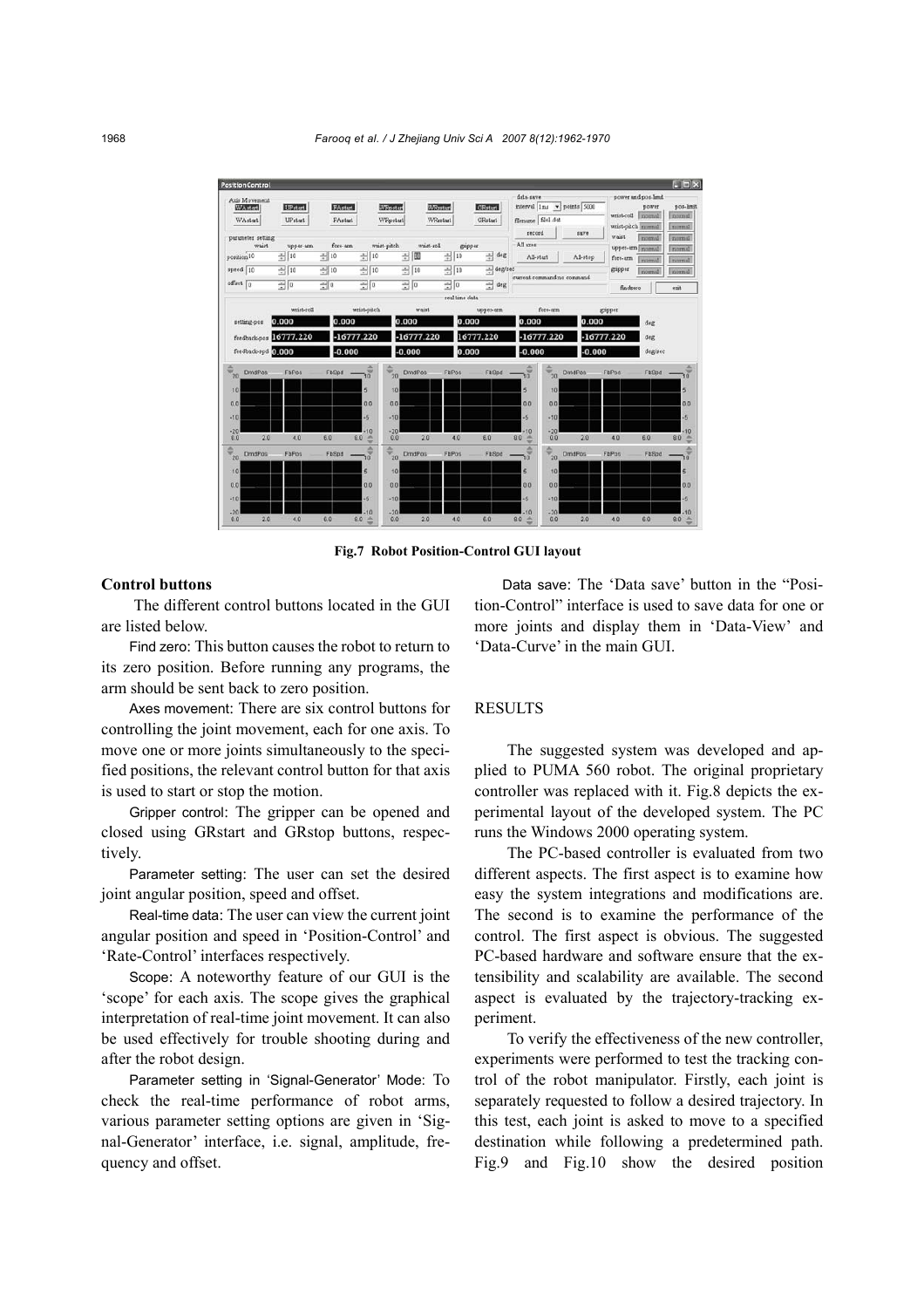

**Fig.8 The experimental platform for suggested open architecture controller** 

trajectories and position tracking errors respectively for six joints. The desired profile consists of two parts: (a) linear acceleration from rest to maximum velocity for joints 1, 2, 3 and 5 while linear deceleration for joints 4 and 6; (b) Decelerate linearly to rest in 400 ms. The position tracking errors of joints 1, 3, 4, 5 and 6 are in the acceptable range of 0.005 rad to 0.01 rad except joint 2 for which the tracking error is 0.02 rad but still in the desirable range. All these tests were performed with PD gains as shown in Table 2. A careful selection of  $K_D$  and  $K_P$  is very important.

Two further tests were performed to examine the simultaneous joints movement: (1) The maximum velocity was set at 15000 counts/s. To test the simultaneous joints movement, all six joints were asked to move at their fastest speeds. (2) The linear interpolation mode test in which the individual joints should arrive at their respective destinations at the same time.

The same tests were performed with varying joints' velocities. Joints 1 and 3 showed higher position tracking errors at higher velocities, however, all the remaining joints showed satisfactory performance at high velocities. All the joints show satisfactory performance at low velocity and exhibit low position tracking error while following a velocity profile at high speeds.

The control method CTC used in this paper is a scheme for cancelling the nonlinearities in the dynamics to yield a linear error system. It works well if all the parameters of the robotic arm are known exactly. However, the PUMA robot in S & MC lab may have some divergence from the standard parameters due to the effect of aging. This minor deviation in the parameters adds further to position tracking error.



**Fig.9 Desired position trajectories**



**Fig.10 Position tracking error**

### CONCLUSION AND DISCUSSION

In this paper, the preliminary results are achieved in the development and implementation of a new simple PC-based replacement controller for pro